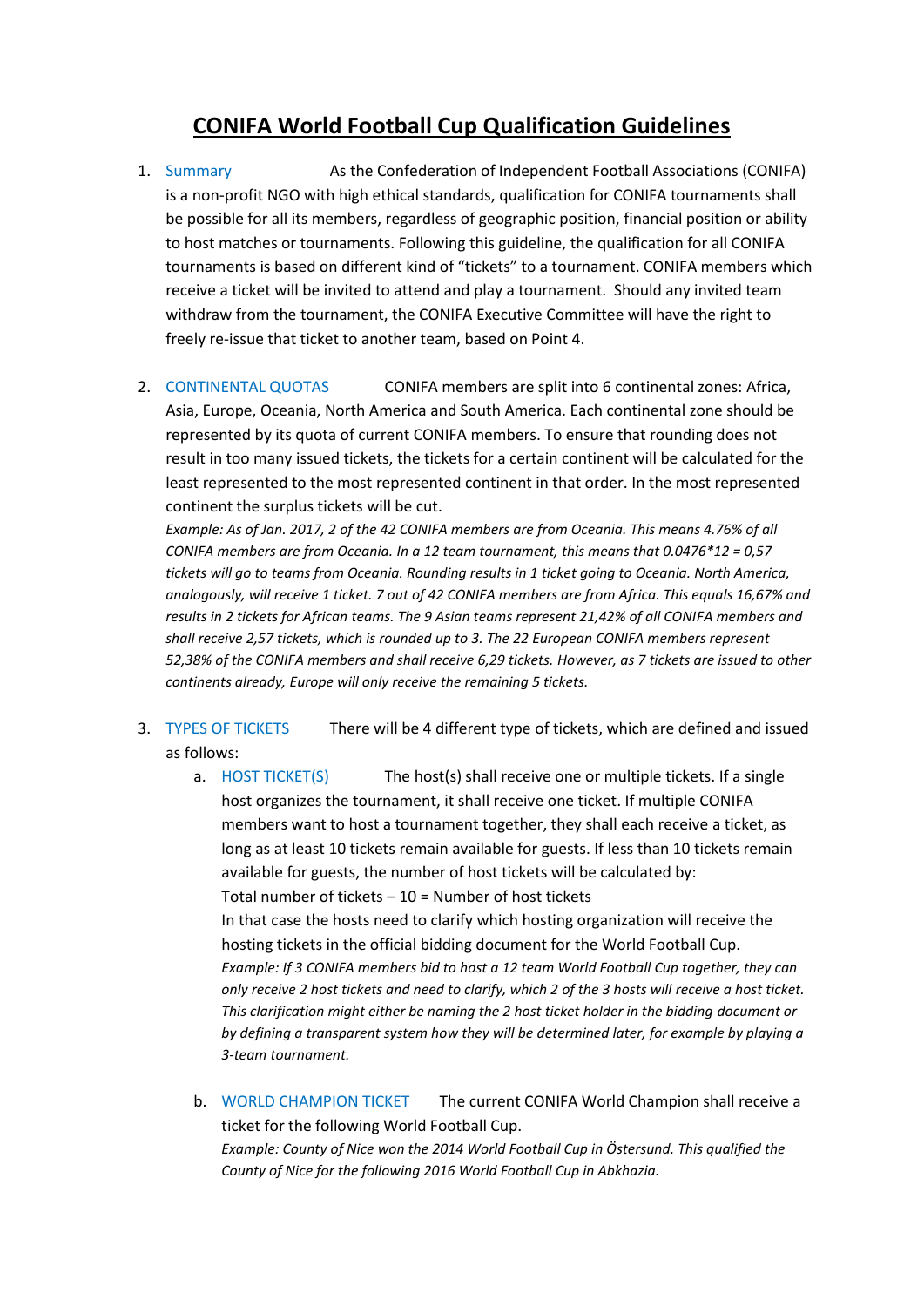c. CONTINENTAL CHAMPION TICKET If a CONIFA Continental Football Cup was organized since the last World Football Cup was carried out, the Continental Champion of the concerned continent shall receive a ticket for the following World Football Cup.

*Example: Padania won the 2015 European Football Cup in Debrecen. As this Continental Football Cup was carried out after the 2014 World Football Cup in Östersund, it resulted in a Continental Champion Ticket for the 2016 World Football Cup in Abkhazia for Padania.* 

d. QUALIFICATION TOURNAMENT TICKET Every CONIFA member has the right to host an official CONIFA Qualification Tournament for the following World Football Cup. Such a tournament has to be played between the first of January of the year of the last World Football Cup and the  $31<sup>st</sup>$  of December of the year before the next World Football Cup. Furthermore, only tournaments with at least 3 CONIFA members participating can be considered as qualification tournaments. For any tournament fulfilling the above mentioned requirements, a host of the tournament can request the CONIFA Executive Committee in written form to grant the tournament a qualification status. This request must be submitted at least 2 months before kickoff. If a simple majority of the Executive Committee members vote in favor of granting the tournament qualification status, the winner of the tournament will win a Qualification Tournament Ticket to the next CONIFA World Football Cup. The CONIFA Executive might reject the issuance of the qualification ticket, if the tournament is not documented properly. To ensure a proper documentation the tournament host shall follow the "CONIFA match documentation guidelines".

*Example: In August 2016 the Hungarian city Szarvas hosted a qualifying tournament with the CONIFA members Szekely Land, Felvidek, Delvidek and Karapatalya. Felvidek won the tournament and thus qualified for the 2018 World Football Cup.*

e. QUALIFICATION POINTS TICKET All CONIFA members earn qualification points with every properly documented match they play between the first of January of the year of the previous World Football Cup and the  $31<sup>st</sup>$  December of the year before the next World Football Cup. Only the first two played friendly matches between identical oppositions are considered within this period. Should two teams meet a third time within the qualification period, but in a tournament (competitive or friendly), the match shall be considered as well.

The Qualification points are calculated for every single match and added up over the whole period. The points for a single match are calculated with the following formula:

Points for a single match = (Opposition Factor) \* (Result Factor)

Hereby the Opposition Factor is 4 for CONIFA members, 2 for any other international team and 1 for any other opposition. The Result Factor is 3 for a win, 2 for a draw and 1 for a loss.

Matches in World Football Cups and Continental Football Cups are not considered for the calculation of the points of a team.

*Example: Tamil Eelam played a total of 3 matches in the period between 01.01.2016 to 31.12.2017 until now (January 2017). The team won 4:1 vs. the Romani People, a CONIFA member, earning 4\*3=12 points for this match. They went on winning vs. Barawa and the Chagos Islands, both CONIFA members, earning another 2 times 12 points each. In total, Tamil*